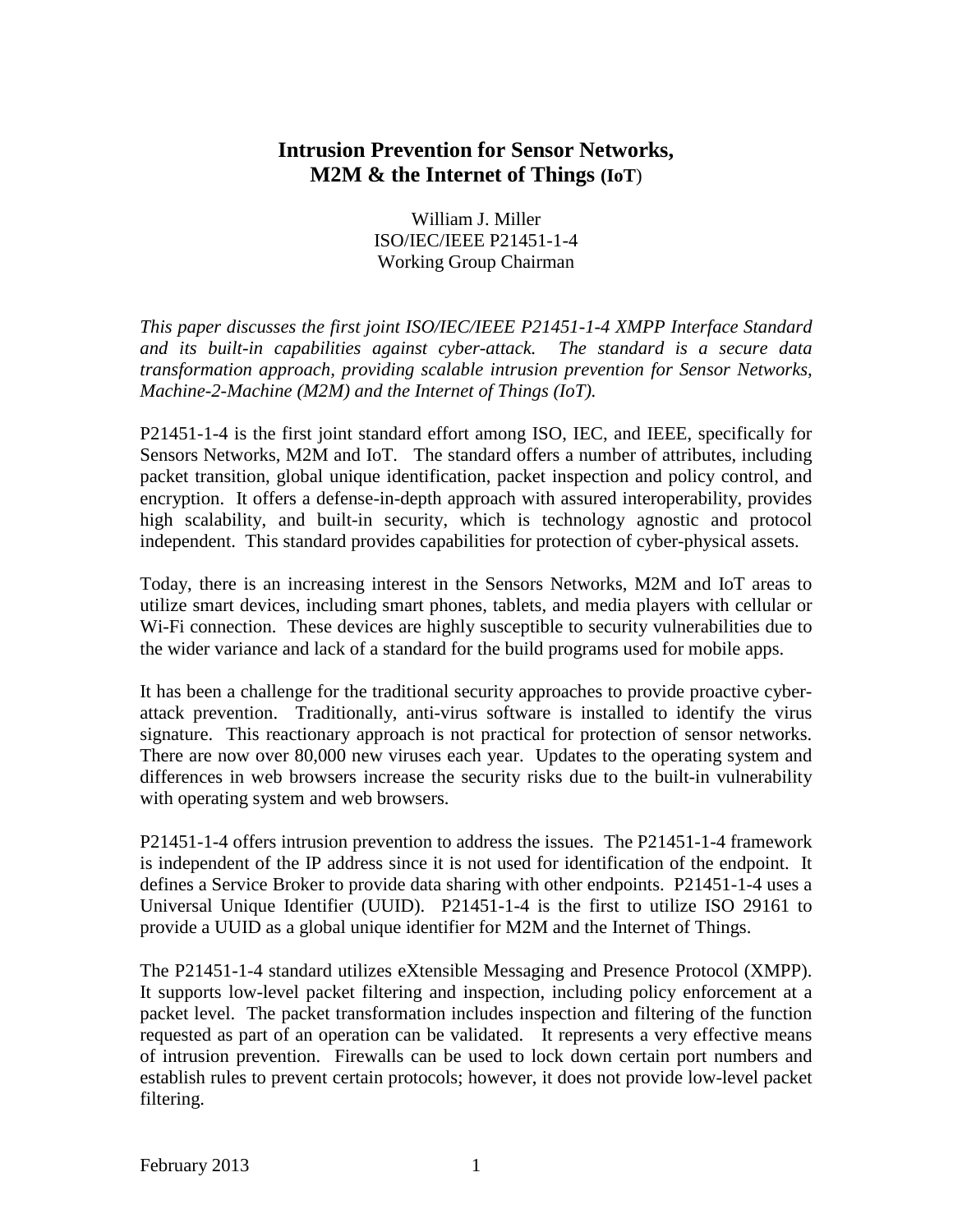In addition to intrusion prevention, which is an inherent capability of XMPP, P21451-1-4 also provides Transport Layer Security (TLS). Data is encrypted using TLS or compressed with Efficient XML Interchange (EXI). P21451-1-4 defines External Services for the XMPP Server as a Service Broker and metadata requests and responses, which are used to activate the transformation of the XMPP messages. It also defines an external service for use of an Identity Provider (IdP) for single-sign-on. The IdP mechanism facilitates the ability for devices to be mobile. All devices must be registered with the broker and authenticated with an IdP to share information with each other.

The packet transversion, i.e. packets in transition, which is defined in P21451-1-4, is depicted in Figure 1. Packet Transversion. It denotes a change from a legacy protocol to XMPP. Its technology agnostic and protocol independence ensures interoperability for legacy protocols. While in the form of XML, the data can be compressed and sent in a metadata format, and shared with other users, devices, or applications. The web server can provide REST using XMPP over BOSH (Bidirectional-streams over Synchronous HTTP) to communicate with mobile devices, such as Android or IOS. The XML data can be restored to a binary stream at an endpoint. The originating data that uses Port 80 can transport over Port 5222 and Port 5223. P21451-1-4 also provides packet inspection and policy control. While in transition, the packets can be inspected and the policy can be applied to validate the functions.



**Figure 1. Packet Transversion**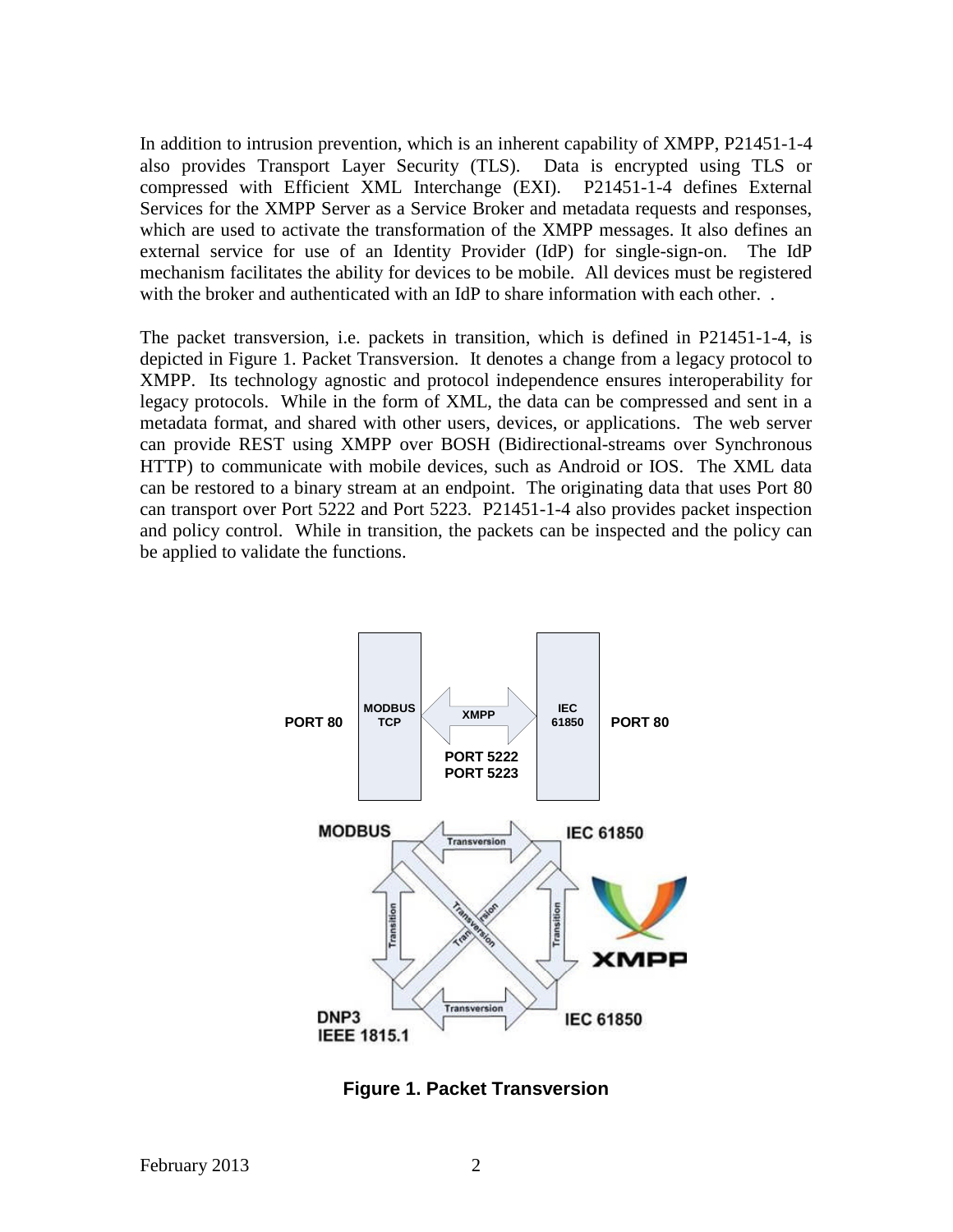ISO/IEC/IEEE P21451-1-4 is the enabler for Sensor Networks, M2M and Internet of Things. It can be applied to different industries, such as the shipping and transportation, power and energy, and healthcare industry. For the transportation industry, there is greater interest to use RFID, GPS, and on-board sensors for shipment of pallets, cargo containers, truck, ships, and other vehicles. The need extends to identification of the items from anywhere in the world, and the ability to locate it by its geo-location.

Providing secure capability is a challenge for a traditional approach, such as Virtual Private Network (VPN), for large-scale heterogeneous sensor networks. P21451-1-4 offers scalable capabilities with cyber protection built-in, allowing even embedded devices to provide alerts or sensor feed viewable in XML from any web browser or mobile devices. It provides interoperability for legacy protocols. It is technology agnostic and protocol independent as well as firewall friendly.

The standard defines External Services for the XMPP Server as a Service Broker, providing a Service Oriented Architecture (SOA) used in cloud computing today. Metadata definition, used as part of a Service Activator, is used to establish the characteristics of the data flow. An attribute is available to notify the endpoint to receive the data from an adapter or send the XML traffic to the endpoint.

The P21451-1-4 metadata secure approach can be applied to Big Data applications, which currently does not use a metadata approach. Big Data is often confidential or classified, and its large data set is not easily mobilized. There are enterprise architectures under development to provide secure connection, however, they do not assure interoperability and change control. Specifically, these architectures do not provide intrusion prevention built-in at the endpoints. These capabilities are in common use today but have not been used to provide the intrusion protection. The P21451-1-4 standard can provide such a framework to protect cyber-physical systems against cyberattack.

There are increasing cyber attacks targeting critical systems, such as power and energy, shipping and transportation industry. Department of Homeland Security stated that 40 percent of the intentional cyber attacks targeted energy systems last year.

Intrusion prevention is an important characteristic of the P21451-1-4 standard. In addition to being the first joint ISO/IEC/IEEE standard, its inherent security capability against cyber attacks offers scalable, proactive approach. It reduces cost and system complexity. On the other hand, the reactive approach of the traditional malwaredetection software requires frequent virus-signature updates, and the VPN approach presents scalability concerns and increases complexity in the implementation for largescale systems.